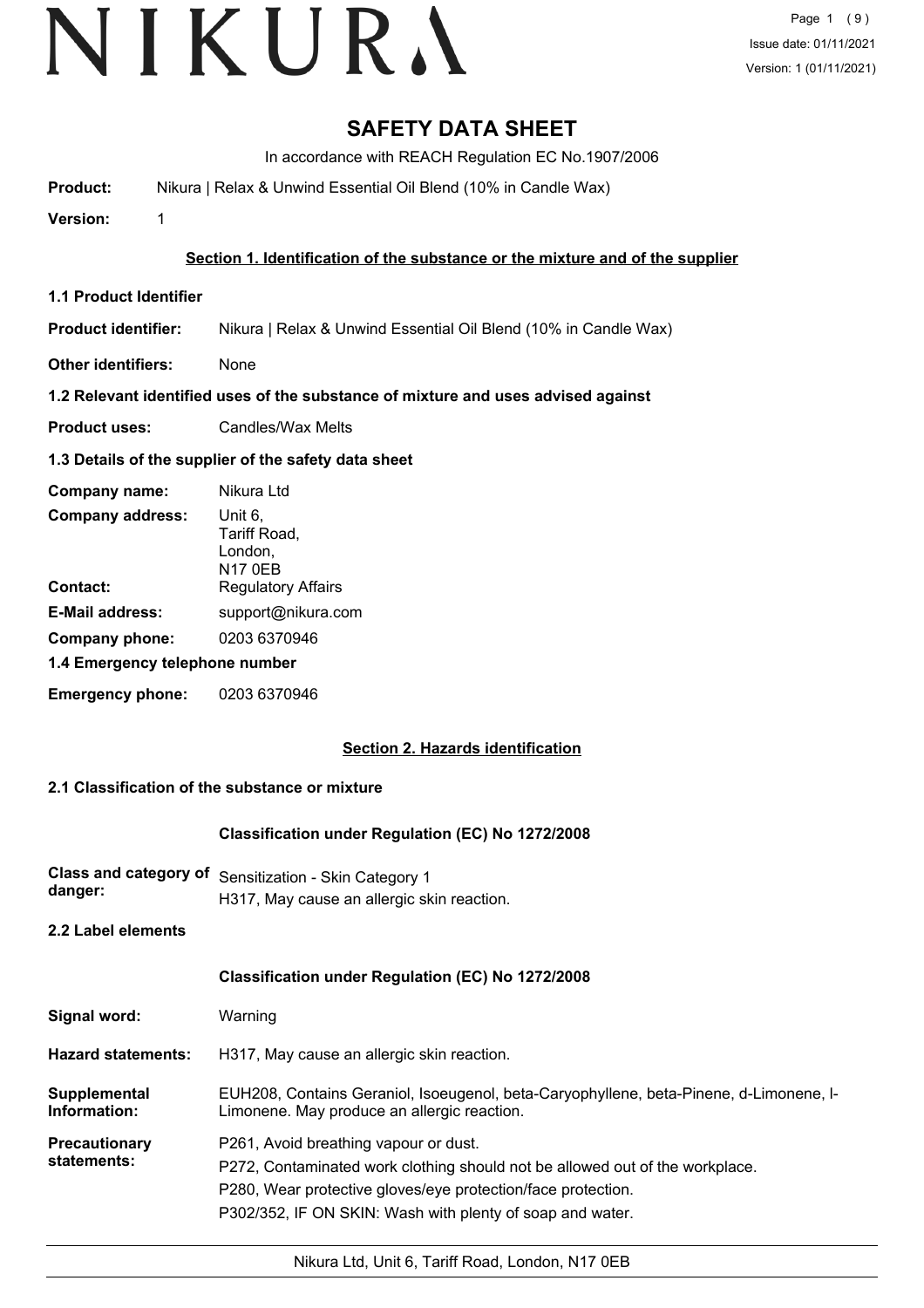# **SAFETY DATA SHEET**

In accordance with REACH Regulation EC No.1907/2006 **Product:** Nikura | Relax & Unwind Essential Oil Blend (10% in Candle Wax) **Version:** 1 P333/313, If skin irritation or rash occurs: Get medical advice/attention. P363, Wash contaminated clothing before reuse. P501, Dispose of contents/container to approved disposal site, in accordance with local regulations. **Pictograms: Other hazards:** None **2.3 Other hazards**

# **Section 3. Composition / information on ingredients**

# **3.2 Mixtures**

#### **Contains:**

| <b>Name</b>         | <b>CAS</b> | <b>EC</b> | <b>REACH Registration</b><br>No. | $\%$  | <b>Classification for</b><br>(CLP) 1272/2008                                                                                            |
|---------------------|------------|-----------|----------------------------------|-------|-----------------------------------------------------------------------------------------------------------------------------------------|
| Geranial            | 141-27-5   | 205-476-5 |                                  | 2.11% | Skin Irrit. 2-Eye Irrit. 2-<br>Skin Sens. 1B:H315-<br>H317-H319.-                                                                       |
| Linalyl acetate     | 115-95-7   | 204-116-4 |                                  | 1.64% | Skin Irrit, 2-Skin Sens.<br>1B;H315-H317.-                                                                                              |
| <b>N</b> eral       | 106-26-3   | 203-379-2 |                                  | 1.56% | Skin Irrit. 2-Eye Irrit. 2-<br>Skin Sens. 1B;H315-<br>H317-H319,-                                                                       |
| <b>Linalool</b>     | 78-70-6    | 201-134-4 |                                  | 1.10% | Skin Irrit. 2-Eye Irrit. 2-<br>Skin Sens. 1B;H315-<br> H317-H319.-                                                                      |
| <b>l</b> d-Limonene | 5989-27-5  | 227-813-5 |                                  | 0.94% | Flam. Liq. 3-Skin Irrit.<br>2-Skin Sens. 1B-Asp.<br>Tox 1-Aquatic Acute 1-<br>Aquatic Chronic 3;<br>H226-H304-H315-<br>H317-H400-H412.- |
| <b>I</b> I-Limonene | 5989-54-8  | 227-815-6 |                                  | 0.44% | Flam. Liq. 3-Skin Irrit.<br>2-Skin Sens. 1B-Asp.<br>Tox 1-Aquatic Acute 1-<br>Aquatic Chronic 3;<br>H226-H304-H315-<br>H317-H400-H412.- |
| beta-Caryophyllene  | 87-44-5    | 201-746-1 |                                  | 0.22% | Skin Sens. 1B-Asp.<br>Tox 1-Aquatic Chronic<br>4:H304-H317-H413.-                                                                       |
| lp-Mentha-1,4-diene | 99-85-4    | 202-794-6 |                                  | 0.19% | Flam. Lig. 3-Repr. 2-<br>Asp. Tox 1;H226-H304-<br>H361.-                                                                                |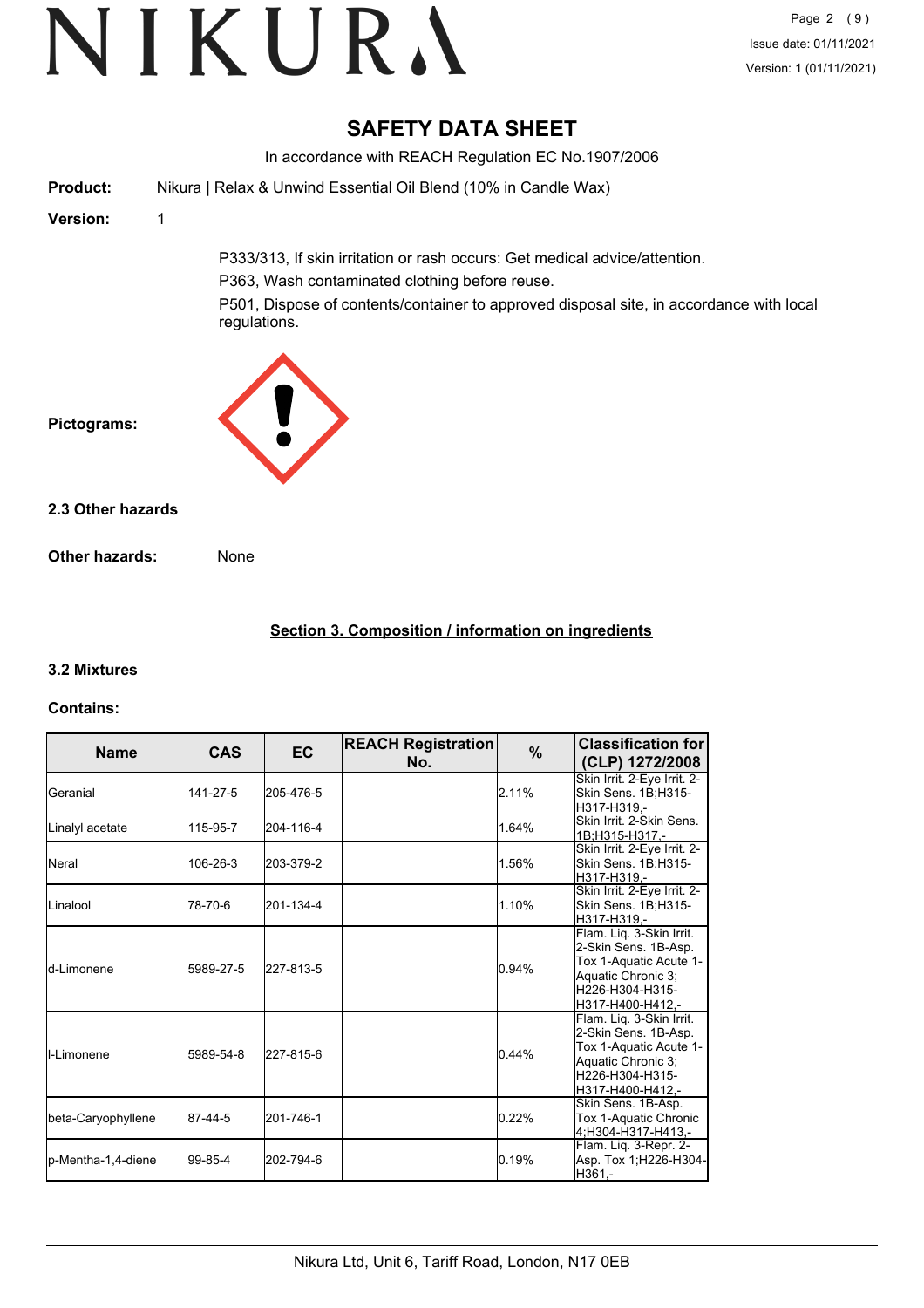# **SAFETY DATA SHEET**

In accordance with REACH Regulation EC No.1907/2006

**Product:** Nikura | Relax & Unwind Essential Oil Blend (10% in Candle Wax)

#### **Version:** 1

| Ibeta-Pinene              | 127-91-3  | 204-872-5 | 0.16% | Flam. Liq. 3-Skin Irrit.<br>2-Skin Sens. 1B-Asp.<br>Tox 1-Aquatic Acute 1-<br>Aquatic Chronic 1;<br>lH226-H304-H315-<br>lH317-H410.-                    |
|---------------------------|-----------|-----------|-------|---------------------------------------------------------------------------------------------------------------------------------------------------------|
| IGeraniol                 | 106-24-1  | 203-377-1 | 0.12% | Skin Irrit. 2-Eye Dam.<br>1-Skin Sens. 1;H315-<br>lH317-H318.-                                                                                          |
| <b>l</b> cis-beta-Ocimene | 3338-55-4 | 222-081-3 | 0.12% | Flam. Lig. 3-Skin Irrit.<br>2-Asp. Tox 1-Aquatic<br>Acute 1-Aquatic<br>Chronic 2;H226-H304-<br>H315-H400-H411.-                                         |
| Isoeugenol                | 197-54-1  | 202-590-7 | 0.01% | Acute Tox. 4-Acute<br>Tox. 4-Acute Tox. 4-<br>Skin Irrit. 2-Eye Irrit. 2-<br>lSkin Sens. 1A-STOT<br>SE 3;H302-H312-<br>lH315-H317-H319-<br>lH332-H335.- |

### **Substances with Community workplace exposure limits:**

Not Applicable

**Substances that are persistent, bioaccumulative and toxic or very persistent and very bioaccumulative, greater than 0.1%:**

Not Applicable

#### **Section 4. First-aid measures**

#### **4.1 Description of first aid measures**

| Inhalation:           | Remove from exposure site to fresh air, keep at rest, and obtain medical attention.          |
|-----------------------|----------------------------------------------------------------------------------------------|
| Eye exposure:         | Flush immediately with water for at least 15 minutes. Contact physician if symptoms persist. |
| <b>Skin exposure:</b> | IF ON SKIN: Wash with plenty of soap and water.                                              |
| Ingestion:            | Rinse mouth with water and obtain medical attention.                                         |

# **4.2 Most important symptoms and effects, both acute and delayed**

May cause an allergic skin reaction.

# **4.3 Indication of any immediate medical attention and special treatment needed**

None expected, see Section 4.1 for further information.

# **SECTION 5: Firefighting measures**

# **5.1 Extinguishing media**

Suitable media: Carbon dioxide, Dry chemical, Foam.

# **5.2 Special hazards arising from the substance or mixture**

In case of fire, may be liberated: Carbon monoxide, Unidentified organic compounds.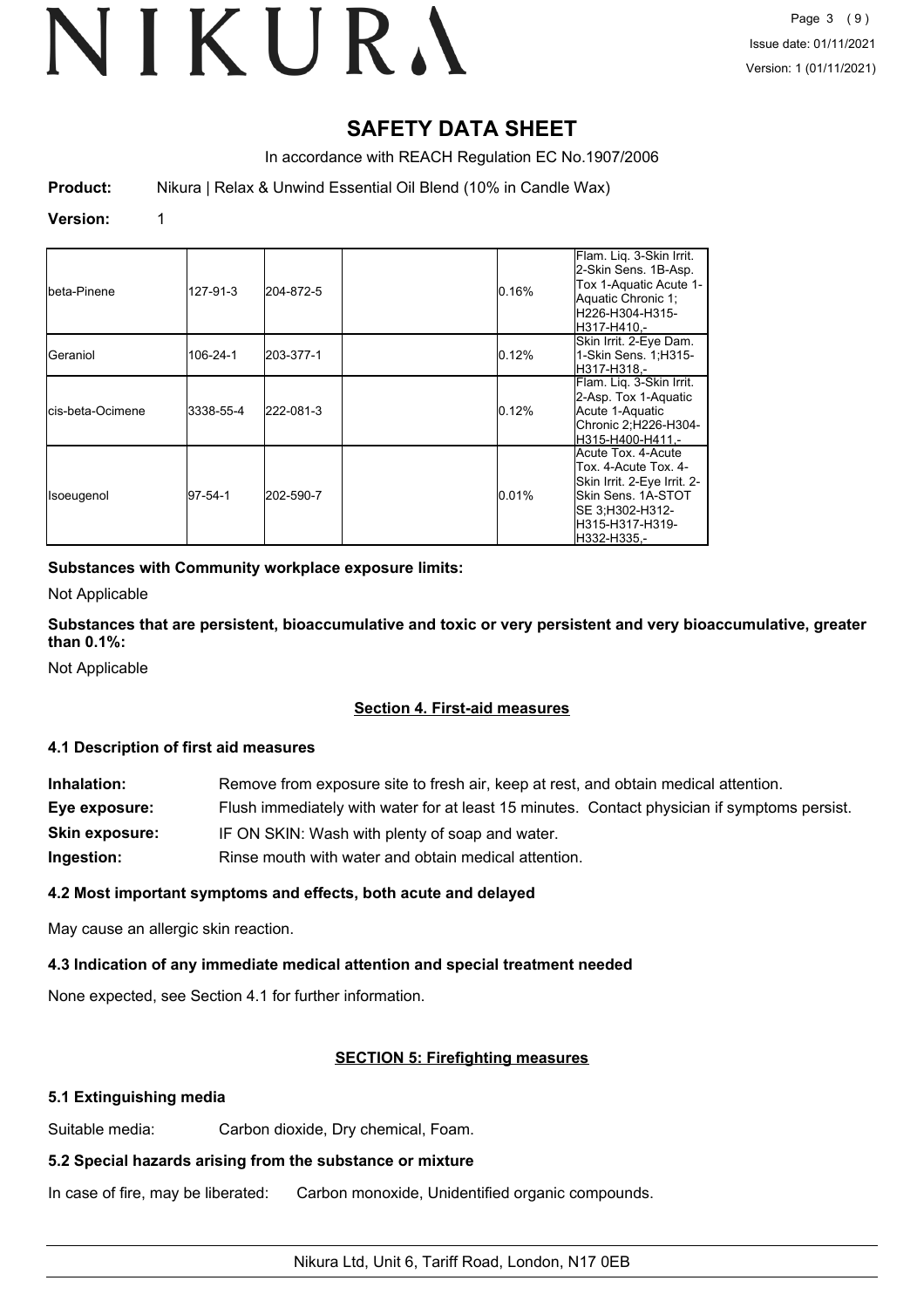# VIKURA

# **SAFETY DATA SHEET**

In accordance with REACH Regulation EC No.1907/2006

**Product:** Nikura | Relax & Unwind Essential Oil Blend (10% in Candle Wax)

**Version:** 1

# **5.3 Advice for fire fighters:**

In case of insufficient ventilation, wear suitable respiratory equipment.

# **Section 6. Accidental release measures**

# **6.1 Personal precautions, protective equipment and emergency procedures:**

Avoid inhalation. Avoid contact with skin and eyes. See protective measures under Section 7 and 8.

# **6.2 Environmental precautions:**

Keep away from drains, surface and ground water, and soil.

# **6.3 Methods and material for containment and cleaning up:**

Remove ignition sources. Provide adequate ventilation. Avoid excessive inhalation of vapours. Contain spillage immediately by use of sand or inert powder. Dispose of according to local regulations.

# **6.4 Reference to other sections:**

Also refer to sections 8 and 13.

# **Section 7. Handling and storage**

# **7.1 Precautions for safe handling:**

Keep away from heat, sparks, open flames and hot surfaces. - No smoking. Use personal protective equipment as required. Use in accordance with good manufacturing and industrial hygiene practices. Use in areas with adequate ventilation Do not eat, drink or smoke when using this product.

# **7.2 Conditions for safe storage, including any incompatibilities:**

Store in a well-ventilated place. Keep container tightly closed. Keep cool. Ground/bond container and receiving equipment. Use explosion-proof electrical, ventilating and lighting equipment. Use only non-sparking tools. Take precautionary measures against static discharge.

# **7.3 Specific end use(s):**

Candles/Wax Melts: Use in accordance with good manufacturing and industrial hygiene practices.

# **Section 8. Exposure controls/personal protection**

# **8.1 Control parameters**

Workplace exposure limits: Not Applicable

# **8.2 Exposure Controls**

# **Eye / Skin Protection**

Wear protective gloves/eye protection/face protection

# **Respiratory Protection**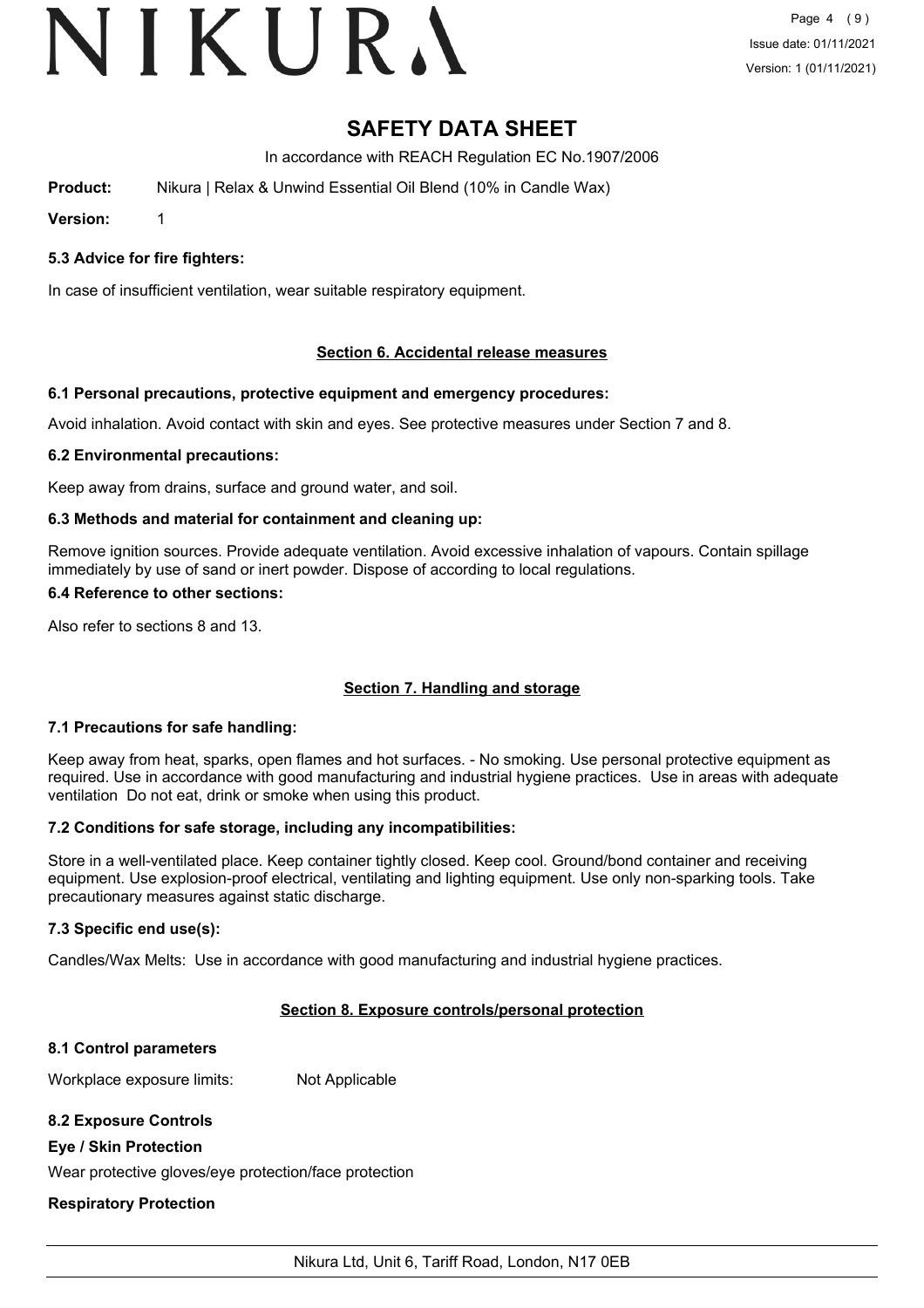# VIKURA

# **SAFETY DATA SHEET**

In accordance with REACH Regulation EC No.1907/2006

**Product:** Nikura | Relax & Unwind Essential Oil Blend (10% in Candle Wax)

**Version:** 1

Under normal conditions of use and where adequate ventilation is available to prevent build up of excessive vapour, this material should not require special engineering controls. However, in conditions of high or prolonged use, or high temperature or other conditions which increase exposure, the following engineering controls can be used to minimise exposure to personnel: a) Increase ventilation of the area with local exhaust ventilation. b) Personnel can use an approved, appropriately fitted respirator with organic vapour cartridge or canisters and particulate filters. c) Use closed systems for transferring and processing this material.

Also refer to Sections 2 and 7.

#### **Section 9. Physical and chemical properties**

#### **9.1 Information on basic physical and chemical properties**

| Appearance:                                   | Not determined                               |
|-----------------------------------------------|----------------------------------------------|
| Odour:                                        | Not determined                               |
| <b>Odour threshold:</b>                       | Not determined                               |
| pH:                                           | Not determined                               |
| Melting point / freezing point:               | Not determined                               |
| Initial boiling point / range:                | Not determined                               |
| <b>Flash point:</b>                           | > 200 °C                                     |
| <b>Evaporation rate:</b>                      | Not determined                               |
| Flammability (solid, gas):                    | Not determined                               |
| Upper/lower flammability or explosive limits: | Product does not present an explosion hazard |
| Vapour pressure:                              | Not determined                               |
| Vapour density:                               | Not determined                               |
| <b>Relative density:</b>                      | Not determined                               |
| Solubility(ies):                              | Not determined                               |
| Partition coefficient: n-octanol/water:       | Not determined                               |
| Auto-ignition temperature:                    | Not determined                               |
| <b>Decomposition temperature:</b>             | Not determined                               |
| <b>Viscosity:</b>                             | Not determined                               |
| <b>Explosive properties:</b>                  | Not expected                                 |
| <b>Oxidising properties:</b>                  | Not expected                                 |
|                                               |                                              |

**9.2 Other information:** None available

# **Section 10. Stability and reactivity**

#### **10.1 Reactivity:**

Presents no significant reactivity hazard, by itself or in contact with water.

#### **10.2 Chemical stability:**

Good stability under normal storage conditions.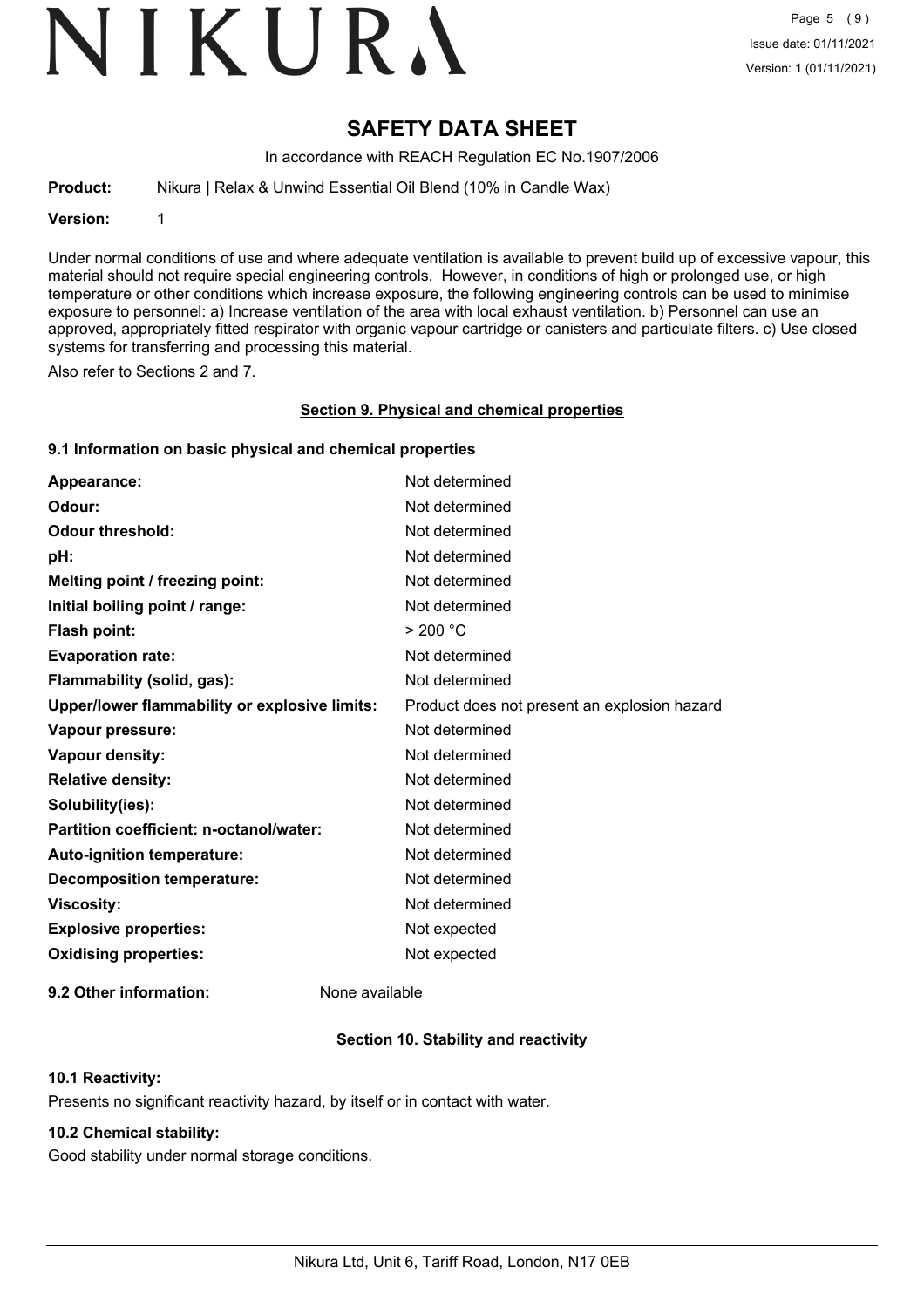# **SAFETY DATA SHEET**

In accordance with REACH Regulation EC No.1907/2006

**Product:** Nikura | Relax & Unwind Essential Oil Blend (10% in Candle Wax)

**Version:** 1

**10.3 Possibility of hazardous reactions:**

Not expected under normal conditions of use.

#### **10.4 Conditions to avoid:**

Avoid extreme heat.

#### **10.5 Incompatible materials:**

Avoid contact with strong acids, alkalis or oxidising agents.

#### **10.6 Hazardous decomposition products:**

Not expected.

### **Section 11. Toxicological information**

#### **11.1 Information on toxicological effects**

This mixture has not been tested as a whole for health effects. The health effects have been calculated using the methods outlined in Regulation (EC) No 1272/2008 (CLP).

| <b>Acute Toxicity:</b>                    | Based on available data the classification criteria are not met. |
|-------------------------------------------|------------------------------------------------------------------|
| <b>Acute Toxicity Oral</b>                | >5000                                                            |
| <b>Acute Toxicity Dermal</b>              | >5000                                                            |
| <b>Acute Toxicity Inhalation</b>          | Not Available                                                    |
| <b>Skin corrosion/irritation:</b>         | Based on available data the classification criteria are not met. |
| Serious eye damage/irritation:            | Based on available data the classification criteria are not met. |
| <b>Respiratory or skin sensitisation:</b> | Sensitization - Skin Category 1                                  |
| Germ cell mutagenicity:                   | Based on available data the classification criteria are not met. |
| Carcinogenicity:                          | Based on available data the classification criteria are not met. |
| <b>Reproductive toxicity:</b>             | Based on available data the classification criteria are not met. |
| <b>STOT-single exposure:</b>              | Based on available data the classification criteria are not met. |
| <b>STOT-repeated exposure:</b>            | Based on available data the classification criteria are not met. |
| <b>Aspiration hazard:</b>                 | Based on available data the classification criteria are not met. |

# **Information about hazardous ingredients in the mixture** Not Applicable

Refer to Sections 2 and 3 for additional information.

# **Section 12. Ecological information**

| Not available |
|---------------|
| Not available |
| Not available |
| Not available |
|               |

# **12.5 Results of PBT and vPvB assessment:**

This substance does not meet the PBT/vPvB criteria of REACH, annex XIII.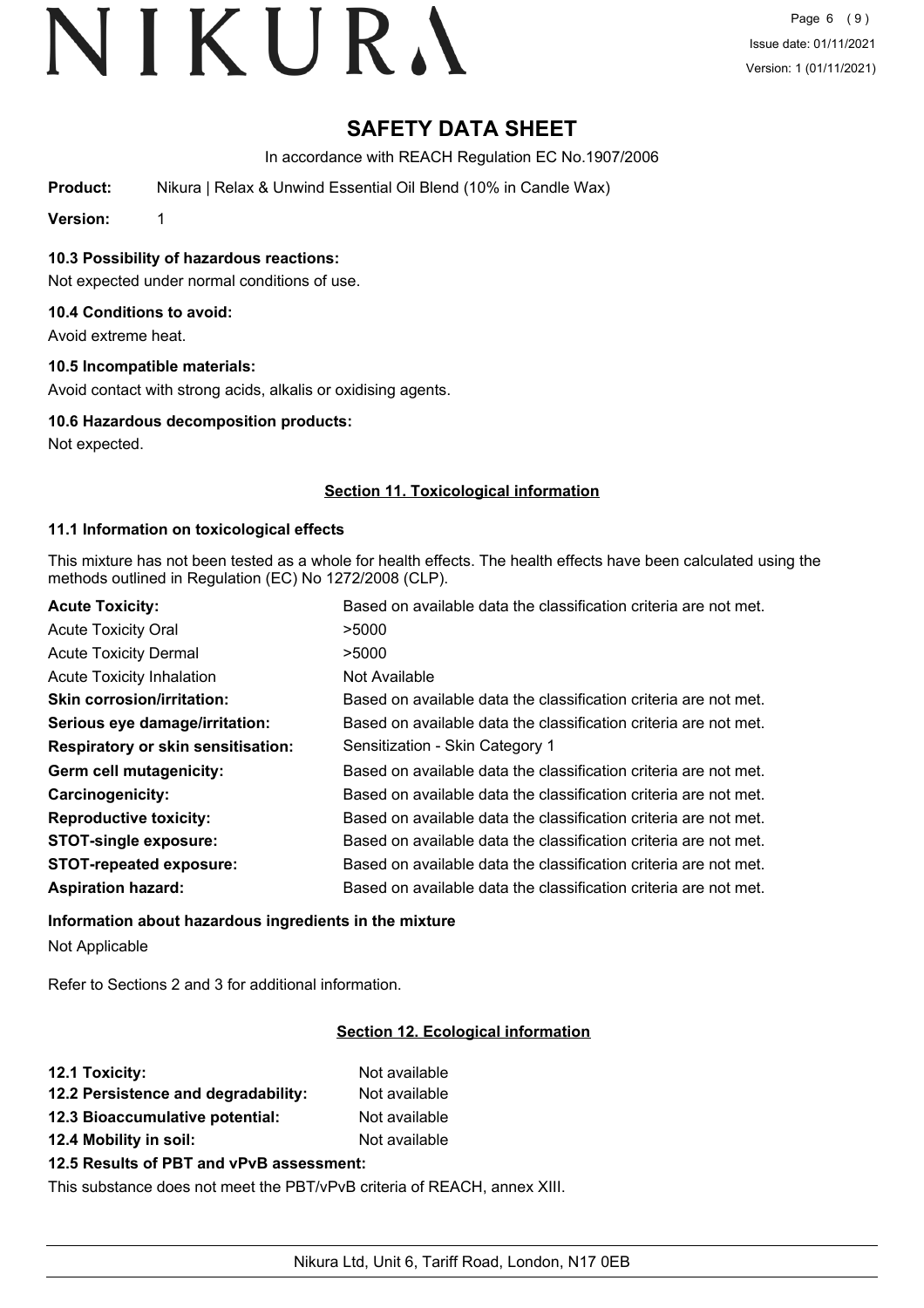Page 7 (9) Issue date: 01/11/2021 Version: 1 (01/11/2021)

# **SAFETY DATA SHEET**

In accordance with REACH Regulation EC No.1907/2006

| Product: | Nikura   Relax & Unwind Essential Oil Blend (10% in Candle Wax) |
|----------|-----------------------------------------------------------------|
|----------|-----------------------------------------------------------------|

**Version:** 1

**12.6 Other adverse effects:** Not available

### **Section 13. Disposal considerations**

#### **13.1 Waste treatment methods:**

Dispose of in accordance with local regulations. Avoid disposing into drainage systems and into the environment. Empty containers should be taken to an approved waste handling site for recycling or disposal.

#### **Section 14. Transport information**

| 14.1 UN number:                    | Not classified                              |
|------------------------------------|---------------------------------------------|
| 14.2 UN Proper Shipping Name:      | $\blacksquare$                              |
| 14.3 Transport hazard class(es):   | Not classified                              |
| <b>Sub Risk:</b>                   | Not classified                              |
| 14.4. Packing Group:               | Not classified                              |
| <b>14.5 Environmental hazards:</b> | Not environmentally hazardous for transport |
| 14.6 Special precautions for user: | None additional                             |
|                                    |                                             |

**14.7 Transport in bulk according to Annex II of MARPOL73/78 and the IBC Code:**

Not classified

#### **Section 15. Regulatory information**

# **15.1 Safety, health and environmental regulations/legislation specific for the substance or mixture** None additional

#### **15.2 Chemical Safety Assessment**

A Chemical Safety Assessment has not been carried out for this product.

#### **Section 16. Other information**

| <b>Concentration % Limits:</b>  | SS 1=47.46%  |
|---------------------------------|--------------|
| <b>Total Fractional Values:</b> | $SS = 12.11$ |

#### **Key to revisions:**

Not applicable

#### **Key to abbreviations:**

| <b>Abbreviation</b> | Meaning                                                            |  |
|---------------------|--------------------------------------------------------------------|--|
| Acute Tox, 4        | Acute Toxicity - Oral Category 4                                   |  |
| Acute Tox, 4        | Acute Toxicity - Dermal Category 4                                 |  |
| Acute Tox, 4        | Acute Toxicity - Inhalation Category 4                             |  |
| Aquatic Acute 1     | Hazardous to the Aquatic Environment - Acute Hazard Category 1     |  |
| Aquatic Chronic 1   | Hazardous to the Aquatic Environment - Long-term Hazard Category 1 |  |
| Aquatic Chronic 2   | Hazardous to the Aquatic Environment - Long-term Hazard Category 2 |  |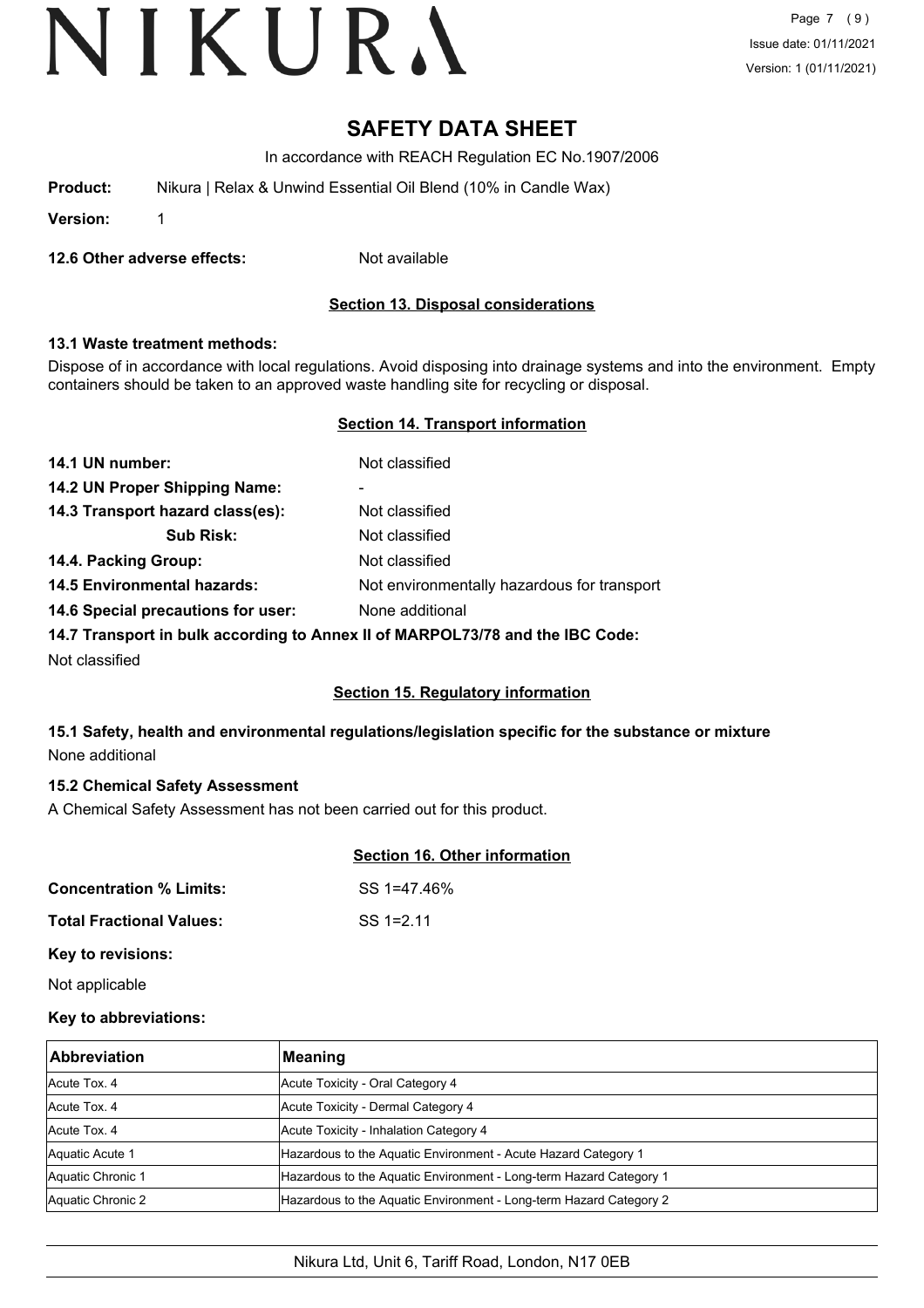# **SAFETY DATA SHEET**

In accordance with REACH Regulation EC No.1907/2006

**Product:** Nikura | Relax & Unwind Essential Oil Blend (10% in Candle Wax)

#### **Version:** 1

| Aquatic Chronic 3 | Hazardous to the Aquatic Environment - Long-term Hazard Category 3                                         |
|-------------------|------------------------------------------------------------------------------------------------------------|
| Aquatic Chronic 4 | Hazardous to the Aquatic Environment - Long-term Hazard Category 4                                         |
| Asp. Tox 1        | <b>Aspiration Hazard Category 1</b>                                                                        |
| Eye Dam. 1        | Eye Damage / Irritation Category 1                                                                         |
| Eye Irrit. 2      | Eye Damage / Irritation Category 2                                                                         |
| Flam. Liq. 3      | Flammable Liquid, Hazard Category 3                                                                        |
| H226              | Flammable liquid and vapour.                                                                               |
| H302              | Harmful if swallowed.                                                                                      |
| H304              | May be fatal if swallowed and enters airways.                                                              |
| H312              | Harmful in contact with skin.                                                                              |
| H315              | Causes skin irritation.                                                                                    |
| H317              | May cause an allergic skin reaction.                                                                       |
| H318              | Causes serious eye damage.                                                                                 |
| H319              | Causes serious eye irritation.                                                                             |
| H332              | Harmful if inhaled.                                                                                        |
| H335              | May cause respiratory irritation.                                                                          |
| H361              | Suspected of damaging fertility or the unborn child (exposure route).                                      |
| H400              | Very toxic to aquatic life.                                                                                |
| H410              | Very toxic to aquatic life with long lasting effects.                                                      |
| H411              | Toxic to aquatic life with long lasting effects.                                                           |
| H412              | Harmful to aquatic life with long lasting effects.                                                         |
| H413              | May cause long lasting harmful effects to aquatic life.                                                    |
| P <sub>202</sub>  | Do not handle until all safety precautions have been read and understood.                                  |
| P210              | Keep away from heat, sparks, open flames and hot surfaces. - No smoking.                                   |
| P233              | Keep container tightly closed.                                                                             |
| P240              | Ground/bond container and receiving equipment.                                                             |
| P241              | Use explosion-proof electrical, ventilating and lighting equipment.                                        |
| P242              | Use only non-sparking tools.                                                                               |
| P243              | Take precautionary measures against static discharge.                                                      |
| P261              | Avoid breathing vapour or dust.                                                                            |
| P <sub>264</sub>  | Wash hands and other contacted skin thoroughly after handling.                                             |
| P270              | Do not eat, drink or smoke when using this product.                                                        |
| P271              | Use only outdoors or in a well-ventilated area.                                                            |
| P272              | Contaminated work clothing should not be allowed out of the workplace.                                     |
| P273              | Avoid release to the environment.                                                                          |
| P280              | Wear protective gloves/eye protection/face protection.                                                     |
| P301/310          | IF SWALLOWED: Immediately call a POISON CENTER or doctor/physician.                                        |
| P301/312          | IF SWALLOWED: call a POISON CENTER or doctor/physician if you feel unwell.                                 |
| P302/352          | IF ON SKIN: Wash with plenty of soap and water.                                                            |
| P303/361/353      | IF ON SKIN (or hair): Remove/take off immediately all contaminated clothing. Rinse skin with water/shower. |
| P304/340          | IF INHALED: Remove victim to fresh air and keep at rest in a position comfortable for breathing.           |